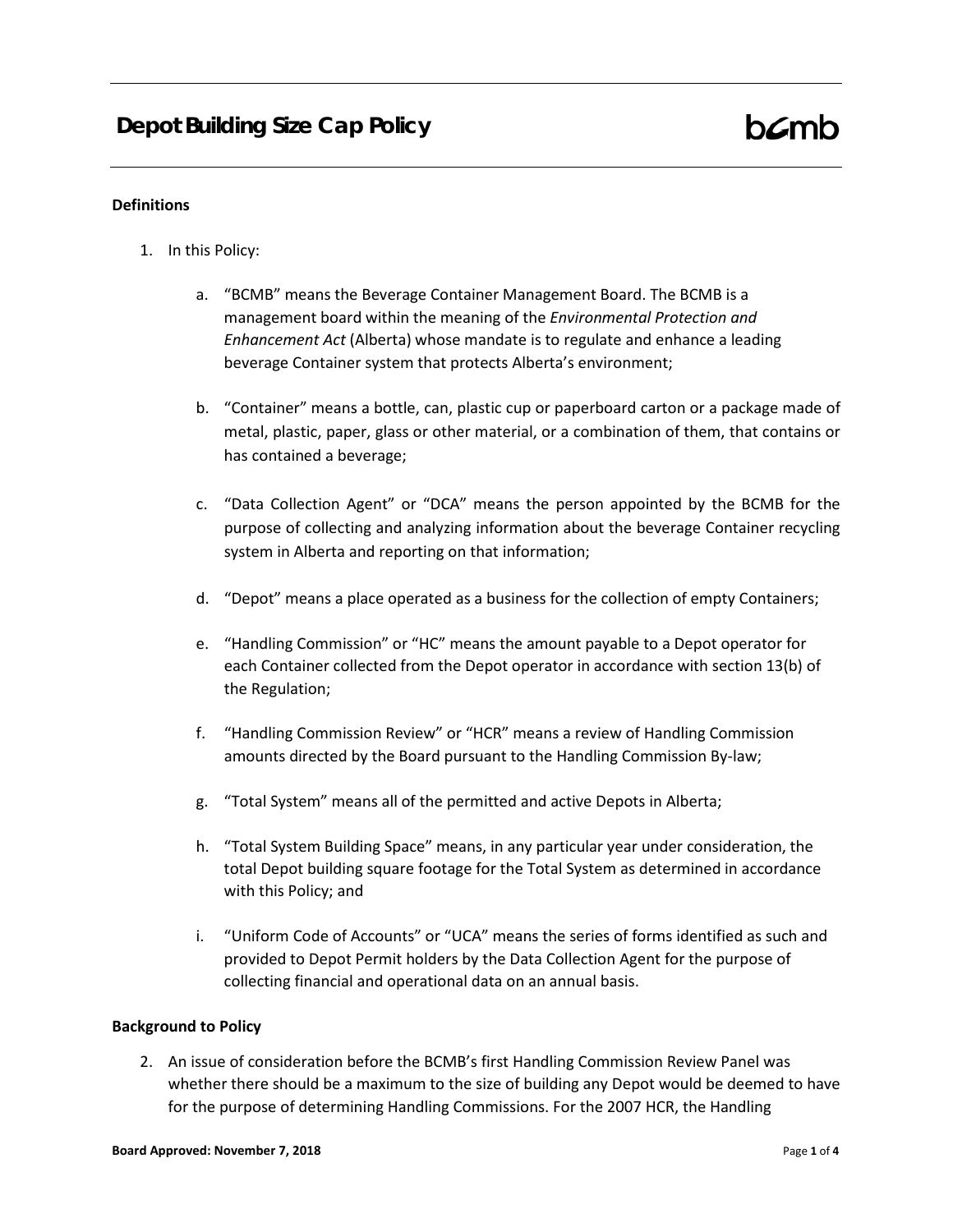Commission Review Panel set a deemed building size cap based upon the geographically-based BCMB classifications as follows:

- a. Rural Depots building size cap of 3,000 square feet;
- b. Urban Depots building size cap of 5,000 square feet; and
- c. Metro Depots building size cap of 7,500 square feet.

After the 2007 Handling Commission Review Panel, the BCMB implemented a policy to cap Depot building square footage based on Container volumes processed rather than the building's geographic location. The concern, as a result of the BCMB classifications, was that Depots that handle larger volumes of Containers may be deemed to have building size caps that are too restrictive for the volume of Containers which they actually handle. The three volume classifications (Small, Medium and Large) already established by the DCA were used. These categories were defined as follows:

- a. Small Depots handle less than 6 million Containers. Their building size was capped at 3,000 square feet;
- b. Medium Depots handle between 6 million and 15.5 million Containers. Their building size was capped at 5,000 square feet; and
- c. Large Depots handle more than 15.5 million Containers. Their building size was capped at 7,500 square feet.

This Policy was used for the 2010, 2013 and 2016 HCRs. As stated by the Policy, this building cap structure "rewarded Depots for increasing the volume of Containers handled by such Depots, because as Depots handle increased volumes of Containers, more Depots move into the larger Volume Classifications, resulting in an overall increase to the Total System Building Space used in BCMB Handling Commission Review and determinations."

The 2018 revision to the Policy is intended to expand the number of volume clusters under consideration to more closely group "peer" Depots (i.e. those with similar volumes). Within each volume cluster (or "peer" group), the point at which 85% of the Depots with the highest ratio of volume/square footage are included will become the benchmark after which the remaining Depot buildings will be capped at the 85% level. This analysis will be revised and updated by the DCA with each Handling Commission Review.

## **Building Size Caps for Depots**

3. Due to the variability of Containers processed in the system, and thus the implied variability in square footage requirements, maximum square footage will be determined based on size categories which in turn are based on annual Container returns. As part of each HCR, the DCA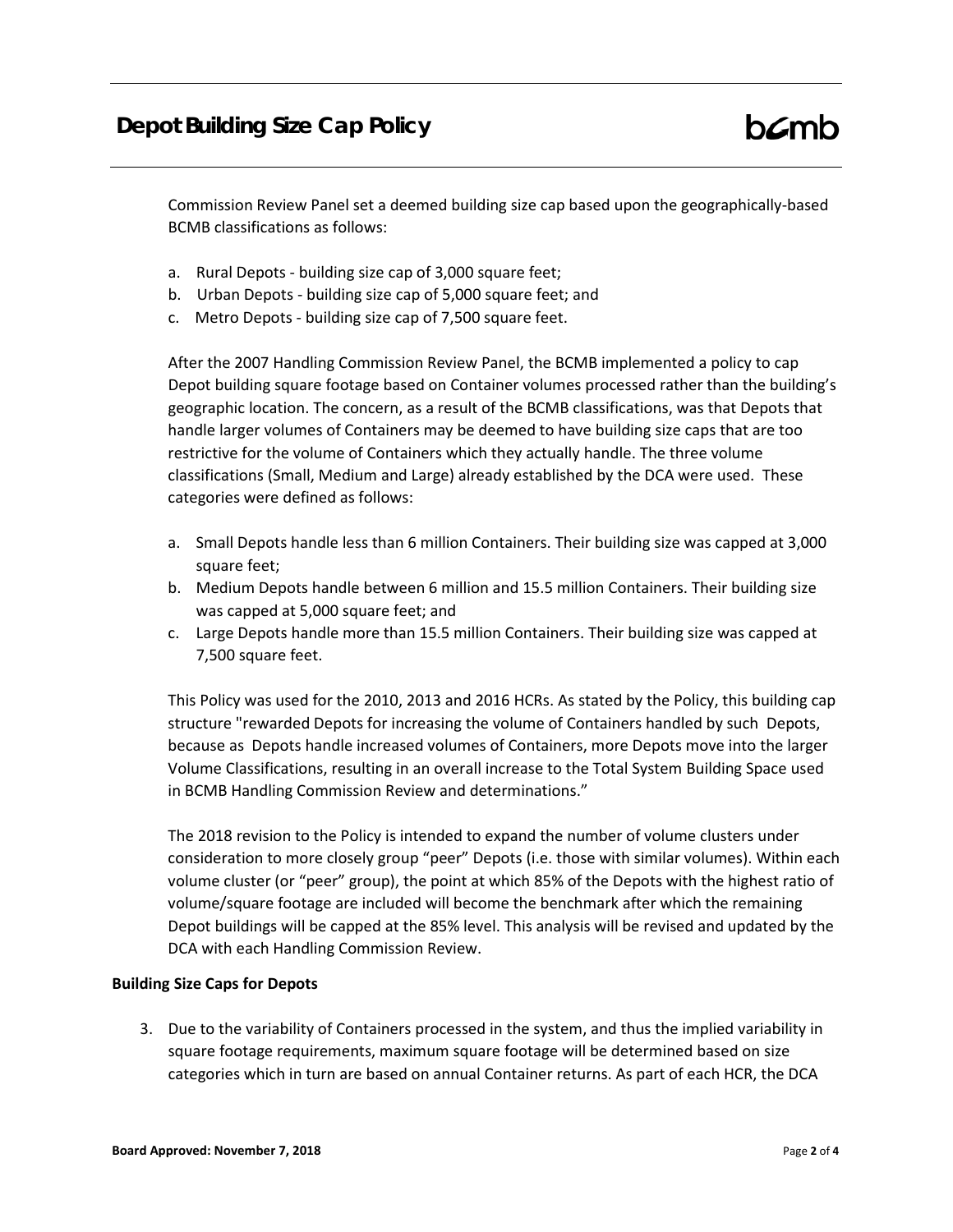will review the volume clusters as identified in the below table, and if required, make changes based on, but not limited to, any of the following criteria:

- a. The percent change between members of each grouping;
- b. The number of Depots in each grouping; and
- c. The total volume processed by the system.

The categories below will form the basis for the DCA's review of volume clusters. In general, volume clusters will follow the structure in the table below, but the specifics are subject to change by the DCA.

| Volume<br>Cluster | <b>Annual Container Returns</b> |
|-------------------|---------------------------------|
| 1                 | $0 - 999,999$                   |
| $\mathcal{P}$     | $1,000,000 - 1,999,999$         |
| 3                 | $2,000,000 - 2,999,999$         |
| 4                 | $3,000,000 - 6,999,999$         |
| 5                 | 7,000,000 - 14,999,999          |
| 6                 | 15,000,000 - 24,999,999         |
|                   | 25,000,000 +                    |

- 4. Following the determination of appropriate volume clusters, the DCA will calculate the maximum square footage for each volume cluster as follows:
	- a. Calculate square footage for each Depot as follows: annual volume divided by total square feet used for Depot operations as measured by the BCMB.
	- b. Using the calculated square footage, the DCA will rank Depots within each volume cluster from the highest Container volume per square foot to the lowest Container volume per square foot. The DCA will then set the maximum for the volume cluster as the largest square footage reported by a Depot that falls within the 85% of Depots with the highest Container volume per square footage for that cluster.
	- c. This maximum square footage cap will then be applied to all Depots in the cluster.
- 5. The Depot building size caps, based on the volume clusters, will be applied for HCR determinations. The Total System Building Space used for HCR determinations will increase as the total volume of Containers handled by Depots increases. The use of the Depot building size caps by the BCMB rewards Depots for increasing the volume of Containers handled by such